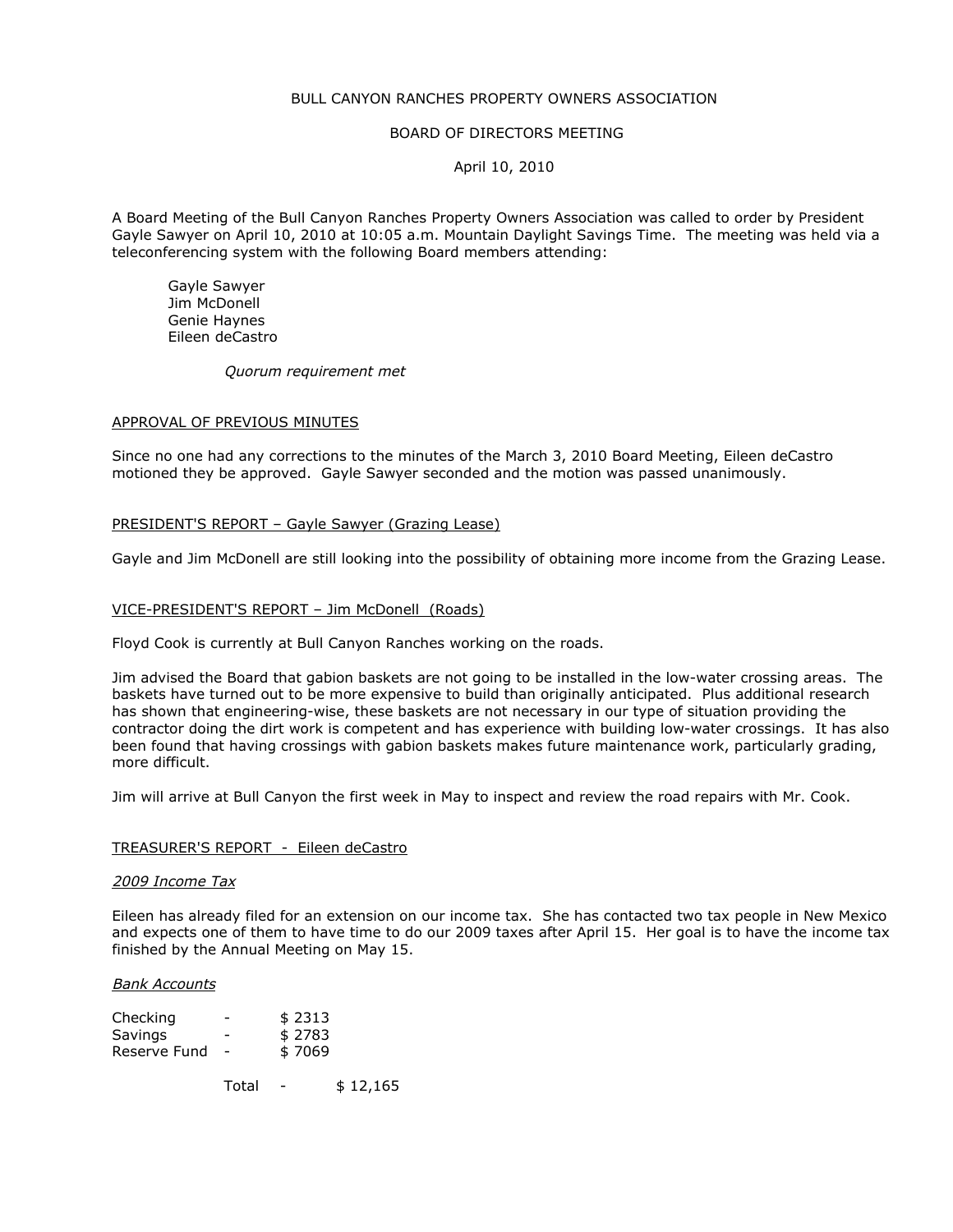## Reimbursement of Bank Fees

Both Genie and Eileen again contacted Wells Fargo Bank Manager Susan Zamora reference rebating the bank fees that have been charged against our accounts since March 2009. This issue needs to be resolved as soon as possible as Eileen has to have the exact reimbursement amount before she can reconcile and close out the POA books for 2009.

## Delinquent Accounts

Eileen is continuing to telephone POA owners with past-due accounts, advising them that if they pay what they owe by the Annual Meeting (May 15, 2010), they will not be assessed interest or penalties for this year.

# SECRETARY'S REPORT - Genie Haynes

## **Website**

Brian Fisher finished updating our website, and the section containing an accurate membership directory is now in place.

When Genie mailed a letter to the membership on March 19 with copies of the Board Minutes for January 28, 2010 and March 3, 2010, she told the membership about the new official BCR POA website and encouraged them to use it.

## By-Law Amendments

Genie completed the seven By-Law Certificates of Amendment and mailed them to Gayle for his signature on April 9. After Gayle signs and returns them, Genie will mail copies of the Amendments to the membership in addition to posting them on the website.

## Nomination & Bio Forms from Those Wishing to Run for the Board

To date, Genie has received two Nomination forms with accompanying Bios: Jim McDonell and Eileen deCastro

## UNFINISHED BUSINESS

## Annual Meeting Packet to the Membership

| - Gayle |
|---------|
| - Gayle |
| - Gayle |
| - Genie |
| - Genie |
| - Gavle |
| - Genie |
|         |

Genie will handle the mailing

Gayle's post office box in Deming will be shown on the return envelope; Eileen's FAX number will be listed if individuals prefer to FAX their ballot or proxy.

The Annual Meeting will start at 1:00 p.m. on Saturday, May 15, 2010 and will take place at the Hampton Inn in Santa Rosa, NM.

Eileen will bring her laptop with her to the Annual Meeting and using our website, will look up info for those wanting to see POA records. For those wanting copies, they will be charged according to the policy letter that Gayle wrote in the fall of 2009. Gayle will email a copy of this letter to each Board member.